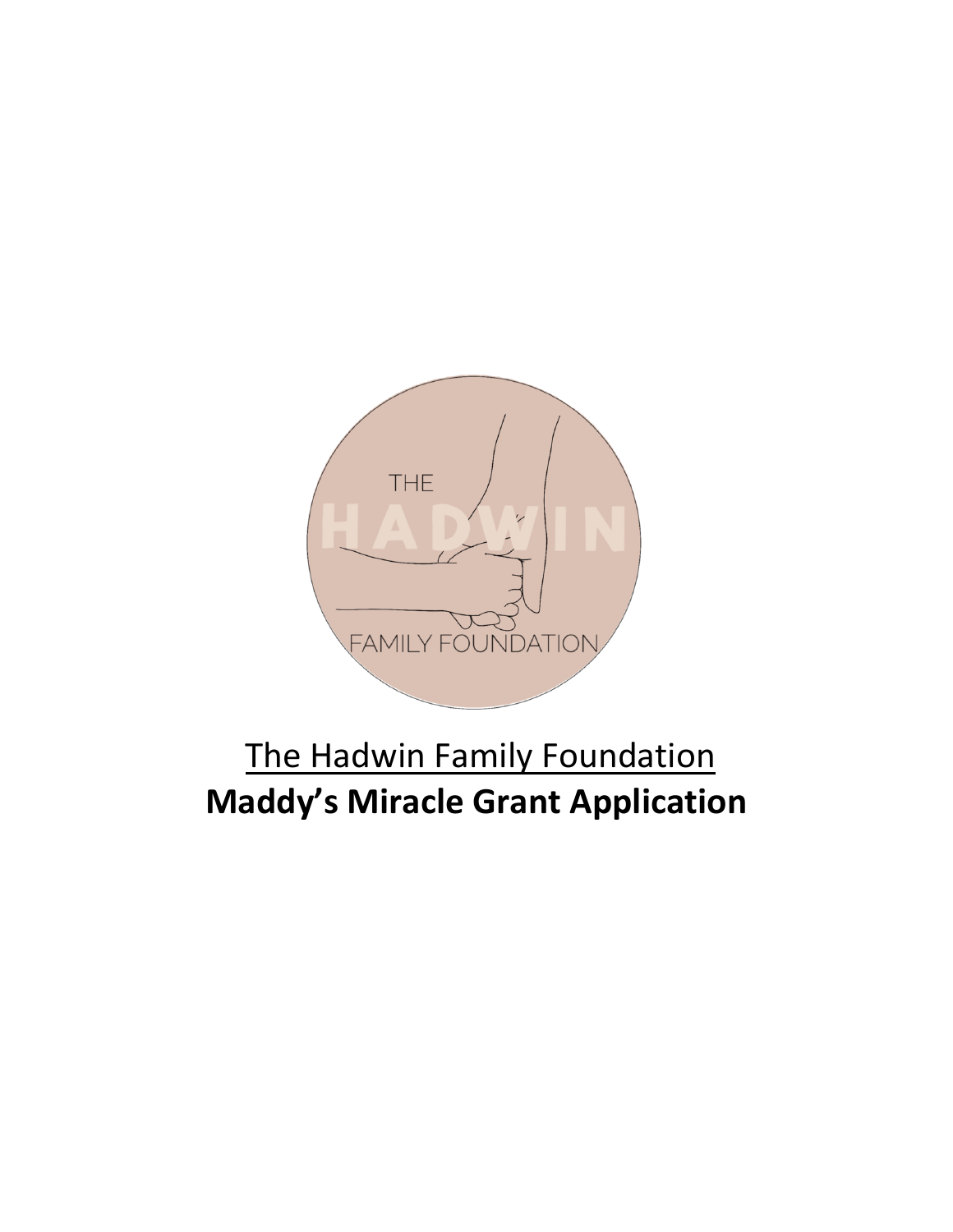

## The Hadwin Family Foundation

**Maddy's Miracle Grant via Arizona Center for Fertility Studies**

### Introduction and Instructions

Maddy's Miracle Grant was developed to directly assist individuals and families with the financial barriers associated with infertility treatment. In addition to the social stigma that still surrounds infertility diagnosis and treatment, families are far too often further burdened by the cost of treatment options, specifically in vitro fertilization (IVF). Unfortunately, IVF is frequently the only option left for people to grow their family, and they are left with the difficult dilemma of wanting children but not being able to afford the chance to have them. This dilemma led to the birth of The Hadwin Family Foundation (The Foundation) and the creation of Maddy's Miracle Grant.

Maddy's Miracle Grant is named after the daughter of our founders, who were fortunate enough to have the means to undergo a successful IVF treatment at the Arizona Center for Fertility Studies (ACFS). Throughout the IVF process and after the birth of their daughter, our founders felt a sense of frustration and guilt that their personal financial situation afforded them the opportunity to overcome the challenges of infertility through IVF, while others are often not as fortunate. This frustration drove them to create their Foundation, and more specifically Maddy's Miracle Grant, as a way to support growing families facing the financial hardships that come with costly fertility treatments.

#### **Maddy's Miracle Grant is currently only available to families with financial need who are working with the Arizona Center for Fertility Studies and have been diagnosed with infertility. Additionally, applicants must be legal, permanent residents of Arizona.**

Grant funds will be paid direct to ACFS and will be restricted to only the standard IVF retrieval and transfer fees for a single cycle as designated by ACFS. Funds cannot be used for treatments already received and will be awarded only for treatment and fees not yet received or incurred. Applicants with stored eggs and/or embryos will be excluded.

Funds available for grants depend on the success of fundraising throughout the year by the Foundation. We hope in the future to be able to increase the number of recipients selected and/or services covered. We also hope to be able to expand coverage in the future to include services such as medications, labs, genetic testing and procedural anesthesia, but currently the Foundation do not cover any such services. While the grant funds will go to the standard IVF retrieval and transfer fee all ACFS patients incur, the grant funds are available not only to patients using their own eggs, but also to those using donor eggs, donor embryos, or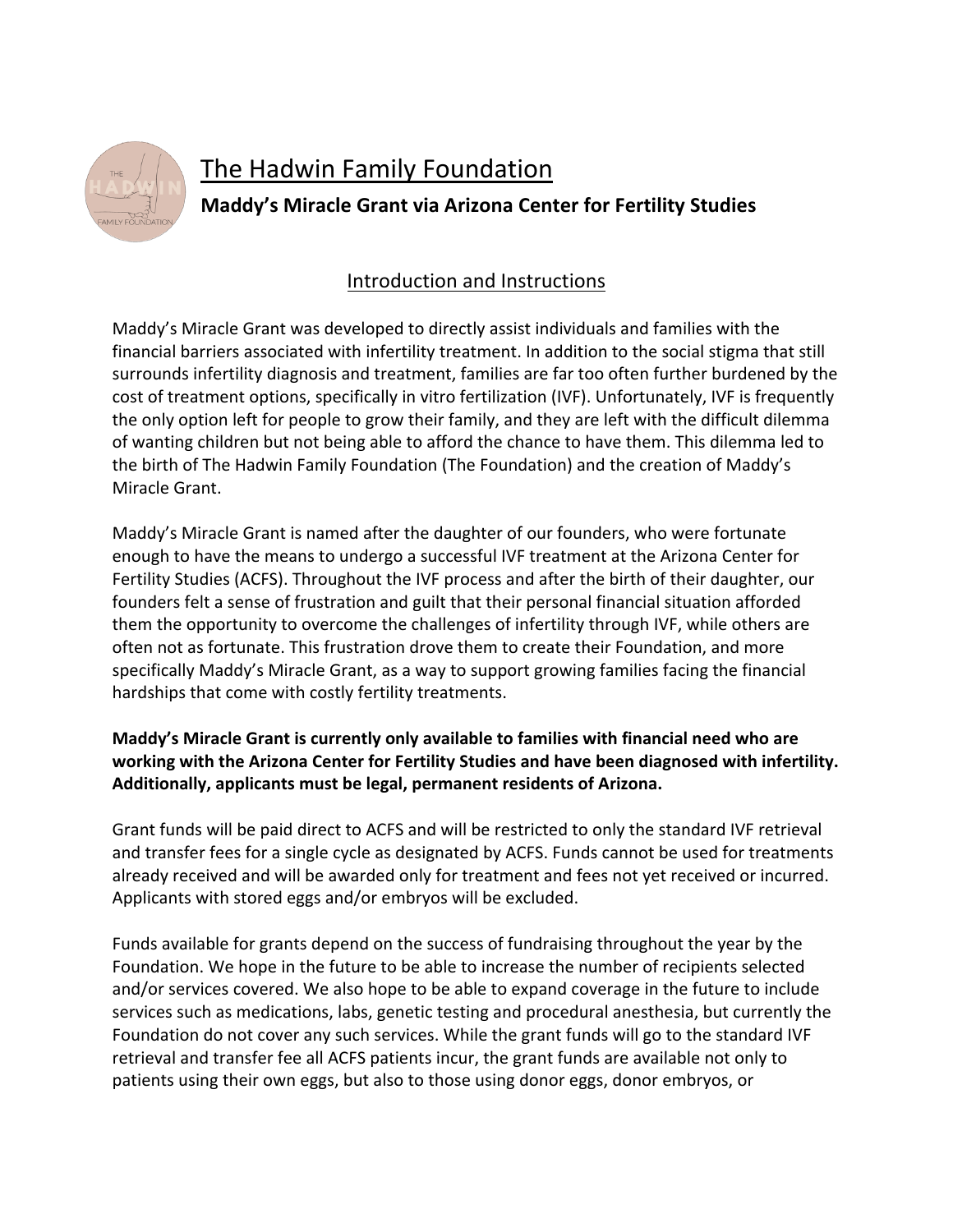gestational carriers. Please note, however, that no ancillary or extra fees associated with such cycles will be covered by a grant award.

Applications may be submitted from March  $1<sup>st</sup>$  to March 31st via The Hadwin Family Foundation website, www.thehadwinfamilyfoundation.org. Our goal is to have a recipient selected and notified by April 7th, which will be dependent, however, on applicant interest and response.

In order to undergo the IVF process you must meet certain medical criteria as determined and required by ACFS. Each applicant must submit a medical criteria verification form singed by an ACFS representative. You may discuss these medical criteria in more detail with your current physician at ACFS. The Foundation does not discriminate based on race, religion, ethnicity or national origin, age, gender, or sexual orientation, and all timely, complete applications will be considered. If you submit an application and are not selected as a grant recipient, you may apply for the grant in another grant cycle, however you will be required to submit a full application each time, including the medical criteria verification form from ACFS.

Please read the application carefully, fill it out truthfully and as completely as possible, and be sure to attach all required documents. If you are couple, please fill out all sections of the application for both the applicant receiving IVF treatment as well as the applicant's spouse/partner.

#### **Incomplete or untimely applications will not be reviewed and will be considered withdrawn from the grant cycle.**

You may be asked to provide proof of employment and income to verify your financial need, so please have your W-2s and personal income tax documents ready and available. If you have application specific questions, please email The Hadwin Family Foundation at thehadwinfamilyfoundation@gmail.com. For any medical questions regarding your infertility diagnosis and medical criteria for IVF, please contact your physician or representative at ACFS. Other than the medical criteria verification form, please do **not** provide medical records to the Hadwin Family Foundation.

Lastly, and most importantly, thank you for applying for Maddy's Miracle Grant and trusting us to review your application. We know firsthand the toll that infertility takes on a family. Every member on our selection committee has personally dealt with infertility and been through the IVF process. Although all members of our committee have had difficult journeys, we have all been fortunate enough to have had successful IVF treatments with children to show for it. It is our absolute greatest hope that Maddy's Miracle Grant helps families in their fight against infertility and contributes to the birth of even just one miracle child in the process.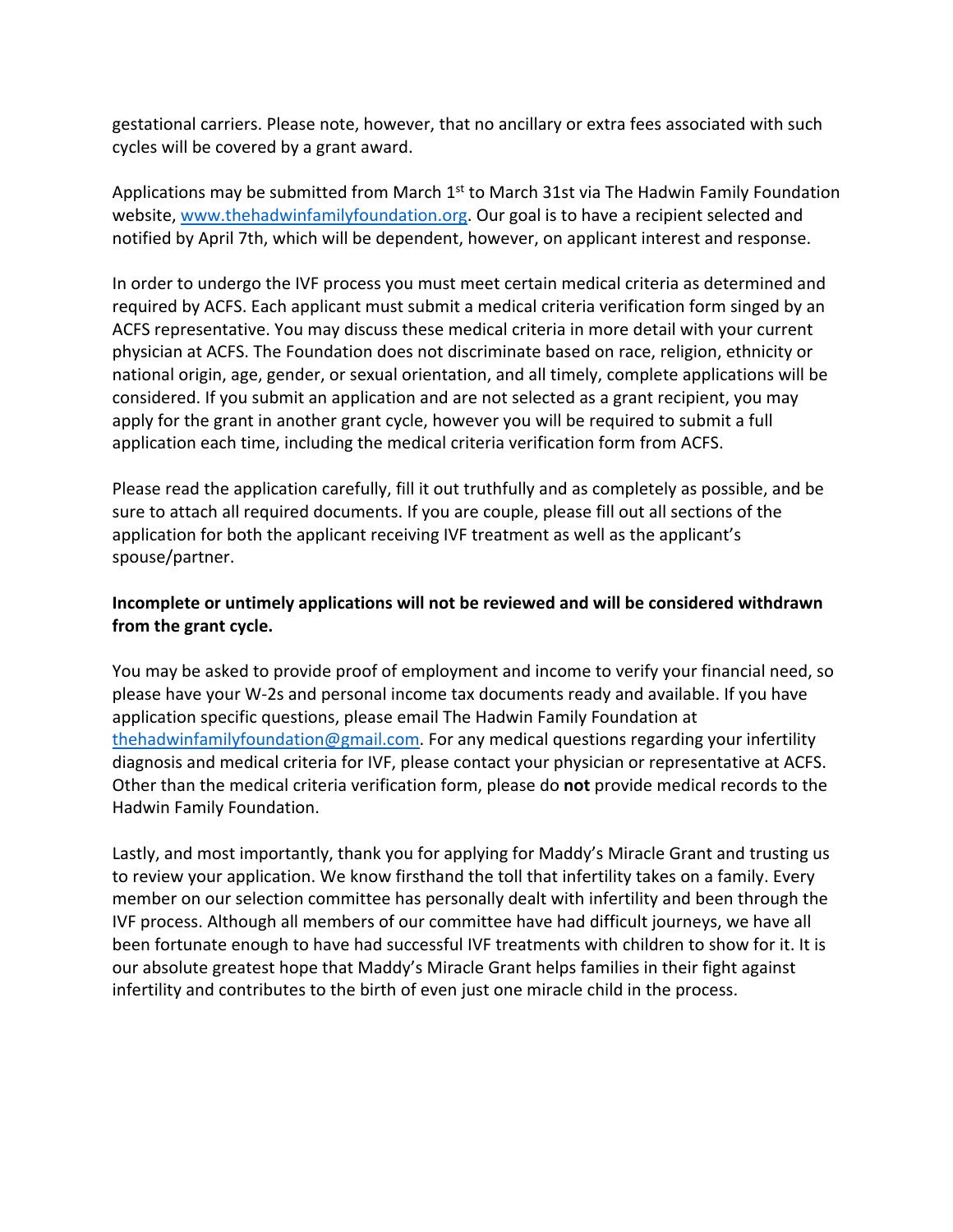![](_page_3_Picture_0.jpeg)

### The Hadwin Family Foundation **Maddy's Miracle Grant via Arizona Center for Fertility Studies**

### Application Checklist

- Verify that you meet the medical criteria required by your physician at the Arizona Center for Fertility Studies to be eligible to apply for the grant.
- \_\_\_\_ Gather financial documents such as W-2s and tax returns in order to complete the application.
- \_\_\_\_ Fill out the application as fully, truthfully, and completely as possible for both the applicant and spouse/partner.
- \_\_\_\_ Type and upload a personal statement for both the applicant and spouse/partner.
- \_\_\_\_ Carefully read, initial, and sign **all** required items and documents in order For the application to be considered.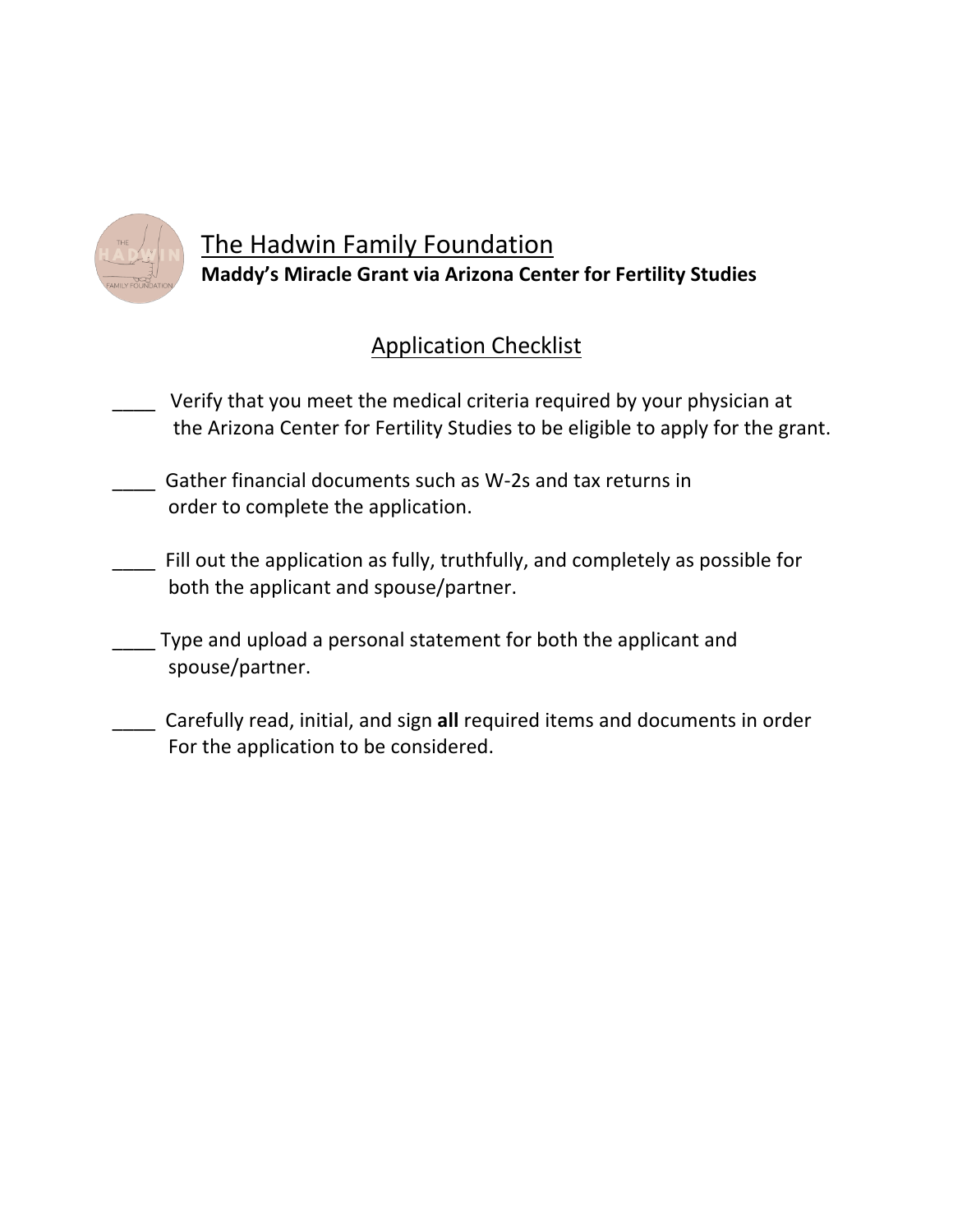![](_page_4_Picture_0.jpeg)

# The Hadwin Family Foundation

### Maddy's Miracle Grant via Arizona Center for Fertility Studies

### **General Information**

| Have you ever been pregnant? If yes please explain when and what the outcome was of each |  |  |
|------------------------------------------------------------------------------------------|--|--|
|                                                                                          |  |  |
|                                                                                          |  |  |
|                                                                                          |  |  |
|                                                                                          |  |  |
|                                                                                          |  |  |
|                                                                                          |  |  |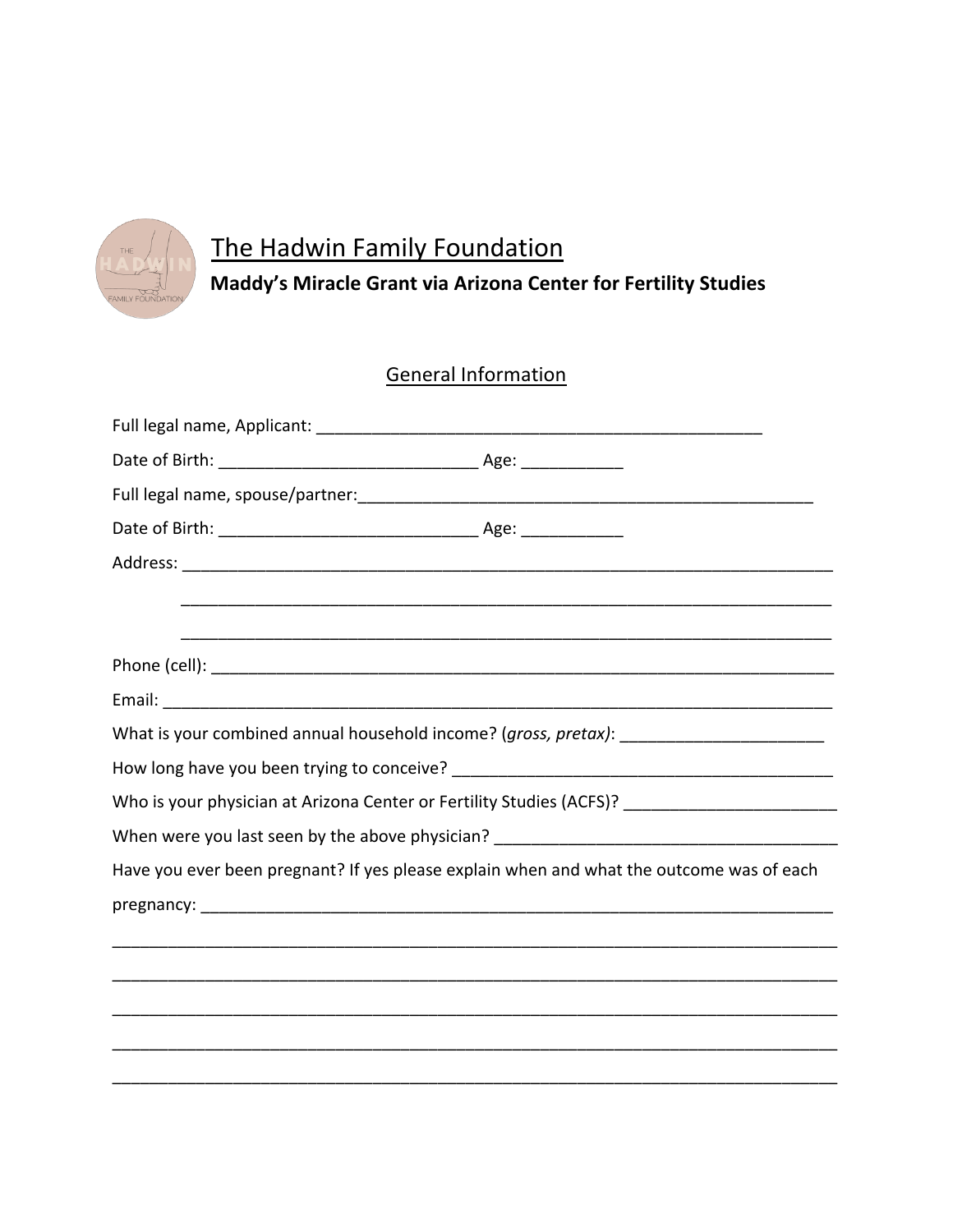Number of current living children? (including those from previous relationships for both the applicant as well as spouse/partner):  $\Box$ 

Has either the applicant or spouse/partner undergone infertility treatments before such as IUI,

\_\_\_\_\_\_\_\_\_\_\_\_\_\_\_\_\_\_\_\_\_\_\_\_\_\_\_\_\_\_\_\_\_\_\_\_\_\_\_\_\_\_\_\_\_\_\_\_\_\_\_\_\_\_\_\_\_\_\_\_\_\_\_\_\_\_\_\_\_\_\_\_\_\_\_\_\_\_

\_\_\_\_\_\_\_\_\_\_\_\_\_\_\_\_\_\_\_\_\_\_\_\_\_\_\_\_\_\_\_\_\_\_\_\_\_\_\_\_\_\_\_\_\_\_\_\_\_\_\_\_\_\_\_\_\_\_\_\_\_\_\_\_\_\_\_\_\_\_\_\_\_\_\_\_\_\_

\_\_\_\_\_\_\_\_\_\_\_\_\_\_\_\_\_\_\_\_\_\_\_\_\_\_\_\_\_\_\_\_\_\_\_\_\_\_\_\_\_\_\_\_\_\_\_\_\_\_\_\_\_\_\_\_\_\_\_\_\_\_\_\_\_\_\_\_\_\_\_\_\_\_\_\_\_\_

\_\_\_\_\_\_\_\_\_\_\_\_\_\_\_\_\_\_\_\_\_\_\_\_\_\_\_\_\_\_\_\_\_\_\_\_\_\_\_\_\_\_\_\_\_\_\_\_\_\_\_\_\_\_\_\_\_\_\_\_\_\_\_\_\_\_\_\_\_\_\_\_\_\_\_\_\_\_

\_\_\_\_\_\_\_\_\_\_\_\_\_\_\_\_\_\_\_\_\_\_\_\_\_\_\_\_\_\_\_\_\_\_\_\_\_\_\_\_\_\_\_\_\_\_\_\_\_\_\_\_\_\_\_\_\_\_\_\_\_\_\_\_\_\_\_\_\_\_\_\_\_\_\_\_\_\_

IVF, donor eggs or donor embryo? If yes, please detail what, where, and the outcome: \_\_\_\_\_\_

Have you ever applied for Maddy's Miracle Grant before? If yes, when?\_\_\_\_\_\_\_\_\_\_\_\_\_\_\_\_\_\_\_\_

How did you hear about Maddy's Miracle Grant? \_\_\_\_\_\_\_\_\_\_\_\_\_\_\_\_\_\_\_\_\_\_\_\_\_\_\_\_\_\_\_\_\_\_\_ Is either the applicant or spouse/partner related to anyone affiliated with the Hadwin Family Foundation or ACFS? If yes, who and what is the relation? \_\_\_\_\_\_\_\_\_\_\_\_\_\_\_\_\_\_\_\_\_\_\_

### Background Information

\_\_\_\_\_\_\_\_\_\_\_\_\_\_\_\_\_\_\_\_\_\_\_\_\_\_\_\_\_\_\_\_\_\_\_\_\_\_\_\_\_\_\_\_\_\_\_\_\_\_\_\_\_\_\_\_\_\_\_\_\_\_\_\_\_\_\_\_\_\_\_\_\_\_\_\_\_\_

| Is either the applicant or spouse/partner active or retired military? ______________________________ |  |  |
|------------------------------------------------------------------------------------------------------|--|--|
| Has either the applicant or spouse/partner been arrested? If yes, please explain: ____________       |  |  |
|                                                                                                      |  |  |
| Has either the applicant or spouse/partner been convicted of a felony or misdemeanor? If yes,        |  |  |
|                                                                                                      |  |  |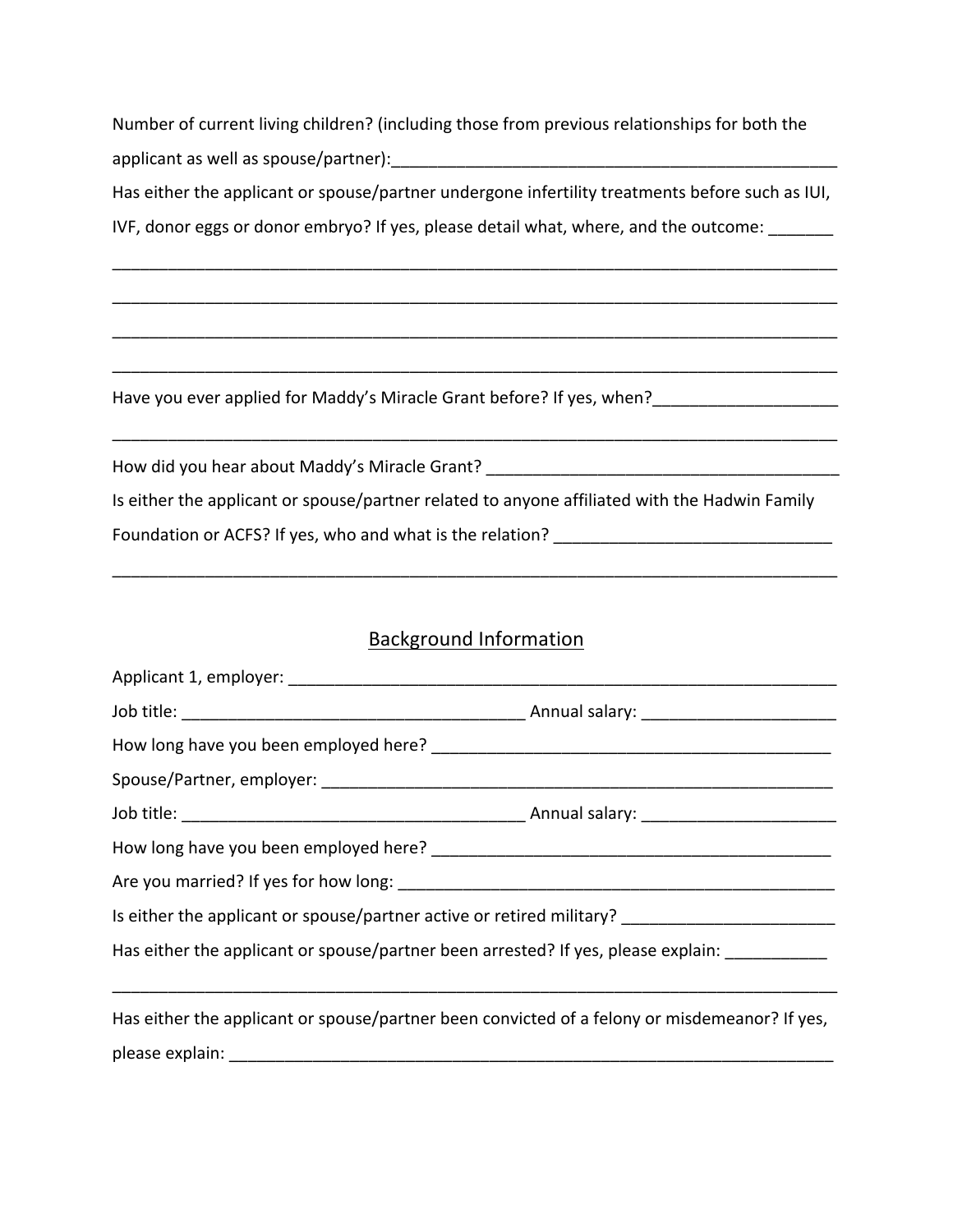Does either the applicant or spouse/partner have insurance coverage or employer support for fertility treatments? If yes, please detail coverage including past benefits used and benefits 

Does either the applicant or spouse/partner have FULL insurance coverage for dependents?

If you answered no to either of the above questions please explain: \_\_\_\_\_\_\_\_\_\_\_\_\_\_\_\_\_\_\_\_\_\_

#### **Financial Information: Income**

Total gross, combined monthly household income from all sources: \_\_\_\_\_\_\_\_\_\_\_\_\_\_\_ Please detail sources of combined monthly income for each of the following categories: Salary/wages/paycheck: Christian Communication of the Californian Communication of the Californian Communication Bonuses/commission/tips: with a state of the state of the state of the state of the state of the state of the s Disability/worker's comp/unemployment: Rental income: Next and Sential Banks Government/public assistance: with a state of the state of the state of the state of the state of the state of Other (list all):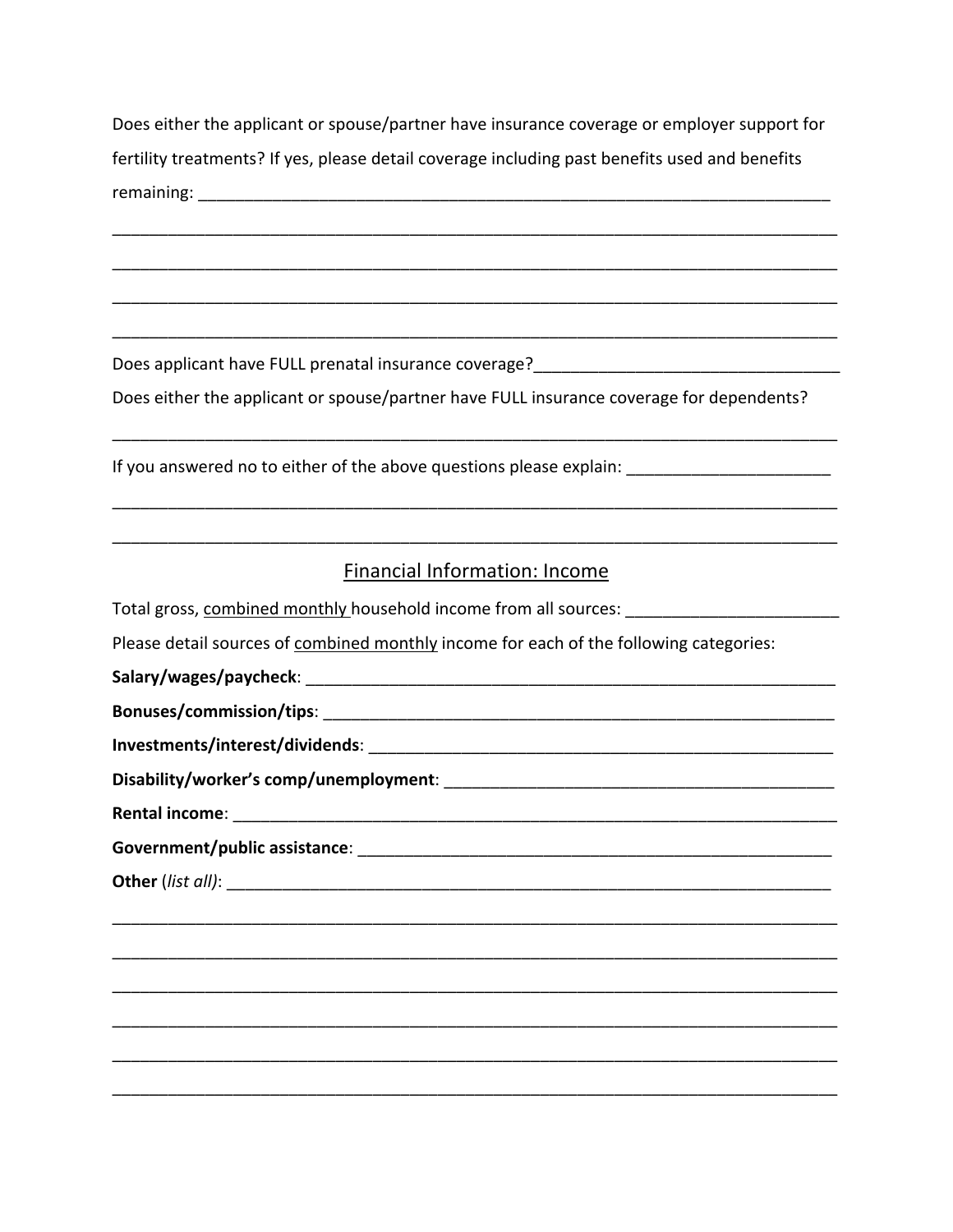Total combined balance of ALL checking accounts: \_\_\_\_\_\_\_\_\_\_\_\_\_\_\_\_\_\_\_\_\_\_\_\_\_\_\_\_\_\_\_

Total combined balance of ALL savings accounts:  $\Box$ 

Total combined value of retirement accounts (401k/IRA/etc):

Have you received ANY other grants, donations, personal, or familial contributions for infertility treatments? If yes, please detail: \_\_\_\_\_\_\_\_\_\_\_\_\_\_\_\_\_\_\_\_\_\_\_\_\_\_\_\_\_\_\_\_\_\_\_\_\_\_\_\_\_\_\_\_\_\_\_\_\_\_\_

\_\_\_\_\_\_\_\_\_\_\_\_\_\_\_\_\_\_\_\_\_\_\_\_\_\_\_\_\_\_\_\_\_\_\_\_\_\_\_\_\_\_\_\_\_\_\_\_\_\_\_\_\_\_\_\_\_\_\_\_\_\_\_\_\_\_\_\_\_\_\_\_\_\_\_\_\_\_

\_\_\_\_\_\_\_\_\_\_\_\_\_\_\_\_\_\_\_\_\_\_\_\_\_\_\_\_\_\_\_\_\_\_\_\_\_\_\_\_\_\_\_\_\_\_\_\_\_\_\_\_\_\_\_\_\_\_\_\_\_\_\_\_\_\_\_\_\_\_\_\_\_\_\_\_\_\_

Are you currently applying to any other infertility grants through other foundations or charities? If yes ,please detail: \_\_\_\_\_\_\_\_\_\_\_\_\_\_\_\_\_\_\_\_\_\_\_\_\_\_\_\_\_\_\_\_\_\_\_\_\_\_\_\_\_\_\_\_\_\_\_\_\_\_\_\_\_\_\_\_\_\_\_\_\_

\_\_\_\_\_\_\_\_\_\_\_\_\_\_\_\_\_\_\_\_\_\_\_\_\_\_\_\_\_\_\_\_\_\_\_\_\_\_\_\_\_\_\_\_\_\_\_\_\_\_\_\_\_\_\_\_\_\_\_\_\_\_\_\_\_\_\_\_\_\_\_\_\_\_\_\_\_\_

\_\_\_\_\_\_\_\_\_\_\_\_\_\_\_\_\_\_\_\_\_\_\_\_\_\_\_\_\_\_\_\_\_\_\_\_\_\_\_\_\_\_\_\_\_\_\_\_\_\_\_\_\_\_\_\_\_\_\_\_\_\_\_\_\_\_\_\_\_\_\_\_\_\_\_\_\_\_

### Financial Information: Expenses

\_\_\_\_\_\_\_\_\_\_\_\_\_\_\_\_\_\_\_\_\_\_\_\_\_\_\_\_\_\_\_\_\_\_\_\_\_\_\_\_\_\_\_\_\_\_\_\_\_\_\_\_\_\_\_\_\_\_\_\_\_\_\_\_\_\_\_\_\_\_\_\_\_\_\_\_\_\_

\_\_\_\_\_\_\_\_\_\_\_\_\_\_\_\_\_\_\_\_\_\_\_\_\_\_\_\_\_\_\_\_\_\_\_\_\_\_\_\_\_\_\_\_\_\_\_\_\_\_\_\_\_\_\_\_\_\_\_\_\_\_\_\_\_\_\_\_\_\_\_\_\_\_\_\_\_\_

Total estimated combined monthly household expenses: \_\_\_\_\_\_\_\_\_\_\_\_\_\_\_\_\_\_\_\_\_\_\_\_\_\_\_

Does either the applicant or spouse/partner have personal or credit card loans relating to

infertility costs? If yes please detail circumstances, including remaining balance: \_\_\_\_\_\_\_\_\_\_\_\_

Please detail major combined monthly expenses for each of the following categories:

**Mortgage/Rent**: \_\_\_\_\_\_\_\_\_\_\_\_\_\_\_\_\_\_\_\_\_\_\_\_\_\_\_\_\_\_\_\_\_\_\_\_\_\_\_\_\_\_\_\_\_\_\_\_\_\_\_\_\_\_\_\_\_\_\_\_\_\_\_\_

**Utilities:** \_\_\_\_\_\_\_\_\_\_\_\_\_\_\_\_\_\_\_\_\_\_\_\_\_\_\_\_\_\_\_\_\_\_\_\_\_\_\_\_\_\_\_\_\_\_\_\_\_\_\_\_\_\_\_\_\_\_\_\_\_\_\_\_\_\_\_\_\_\_

**Car Payments:** \_\_\_\_\_\_\_\_\_\_\_\_\_\_\_\_\_\_\_\_\_\_\_\_\_\_\_\_\_\_\_\_\_\_\_\_\_\_\_\_\_\_\_\_\_\_\_\_\_\_\_\_\_\_\_\_\_\_\_\_\_\_\_\_\_ **Insurance:**  $\blacksquare$ 

\_\_\_\_\_\_\_\_\_\_\_\_\_\_\_\_\_\_\_\_\_\_\_\_\_\_\_\_\_\_\_\_\_\_\_\_\_\_\_\_\_\_\_\_\_\_\_\_\_\_\_\_\_\_\_\_\_\_\_\_\_\_\_\_\_\_\_\_\_\_\_\_\_\_\_\_\_

\_\_\_\_\_\_\_\_\_\_\_\_\_\_\_\_\_\_\_\_\_\_\_\_\_\_\_\_\_\_\_\_\_\_\_\_\_\_\_\_\_\_\_\_\_\_\_\_\_\_\_\_\_\_\_\_\_\_\_\_\_\_\_\_\_\_\_\_\_\_\_\_\_\_\_\_\_\_

\_\_\_\_\_\_\_\_\_\_\_\_\_\_\_\_\_\_\_\_\_\_\_\_\_\_\_\_\_\_\_\_\_\_\_\_\_\_\_\_\_\_\_\_\_\_\_\_\_\_\_\_\_\_\_\_\_\_\_\_\_\_\_\_\_\_\_\_\_\_\_\_\_\_\_\_\_\_

**Medical bills:** \_\_\_\_\_\_\_\_\_\_\_\_\_\_\_\_\_\_\_\_\_\_\_\_\_\_\_\_\_\_\_\_\_\_\_\_\_\_\_\_\_\_\_\_\_\_\_\_\_\_\_\_\_\_\_\_\_\_\_\_\_\_\_\_\_\_

**Loans:** \_\_\_\_\_\_\_\_\_\_\_\_\_\_\_\_\_\_\_\_\_\_\_\_\_\_\_\_\_\_\_\_\_\_\_\_\_\_\_\_\_\_\_\_\_\_\_\_\_\_\_\_\_\_\_\_\_\_\_\_\_\_\_\_\_\_\_\_\_\_\_\_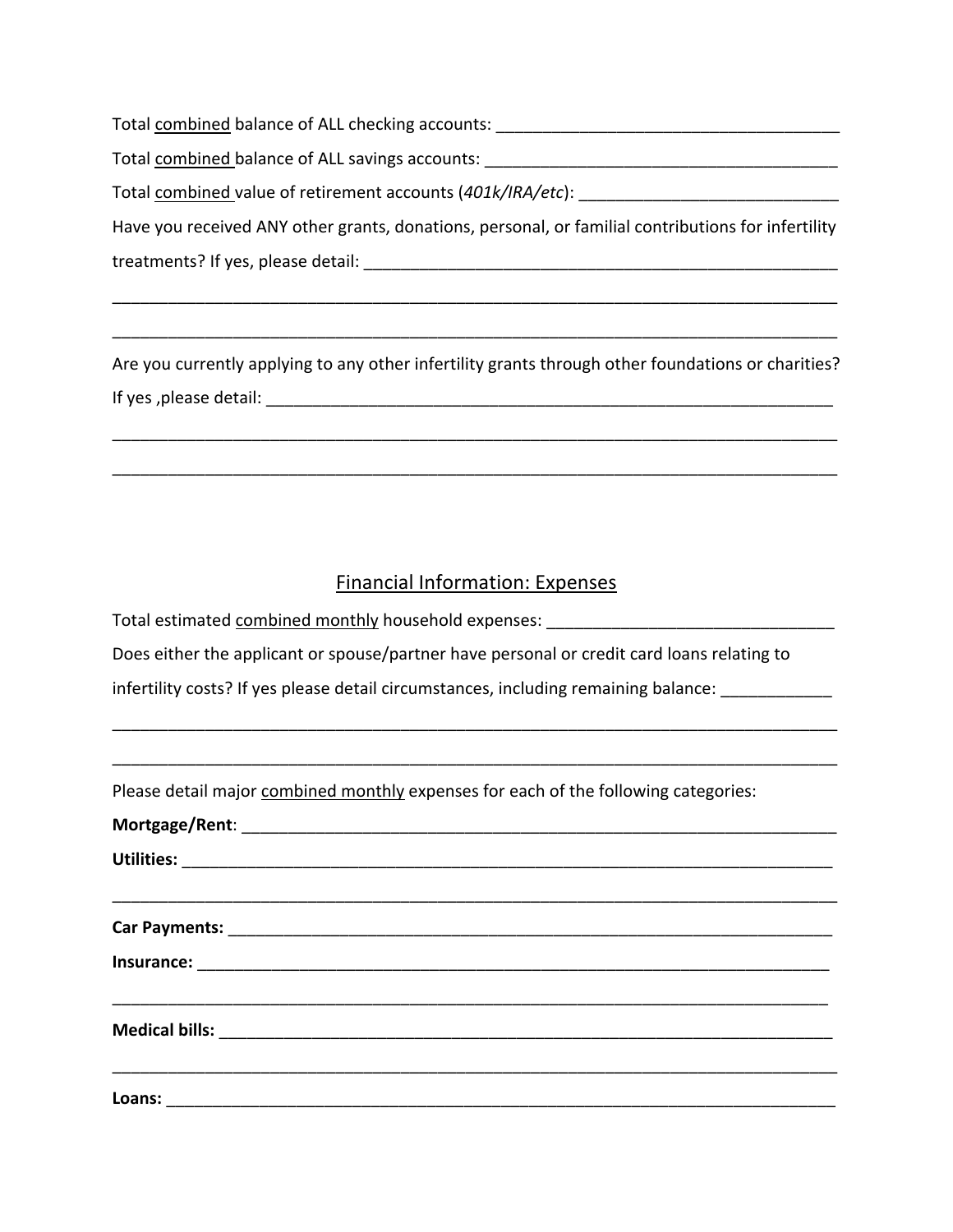![](_page_8_Picture_0.jpeg)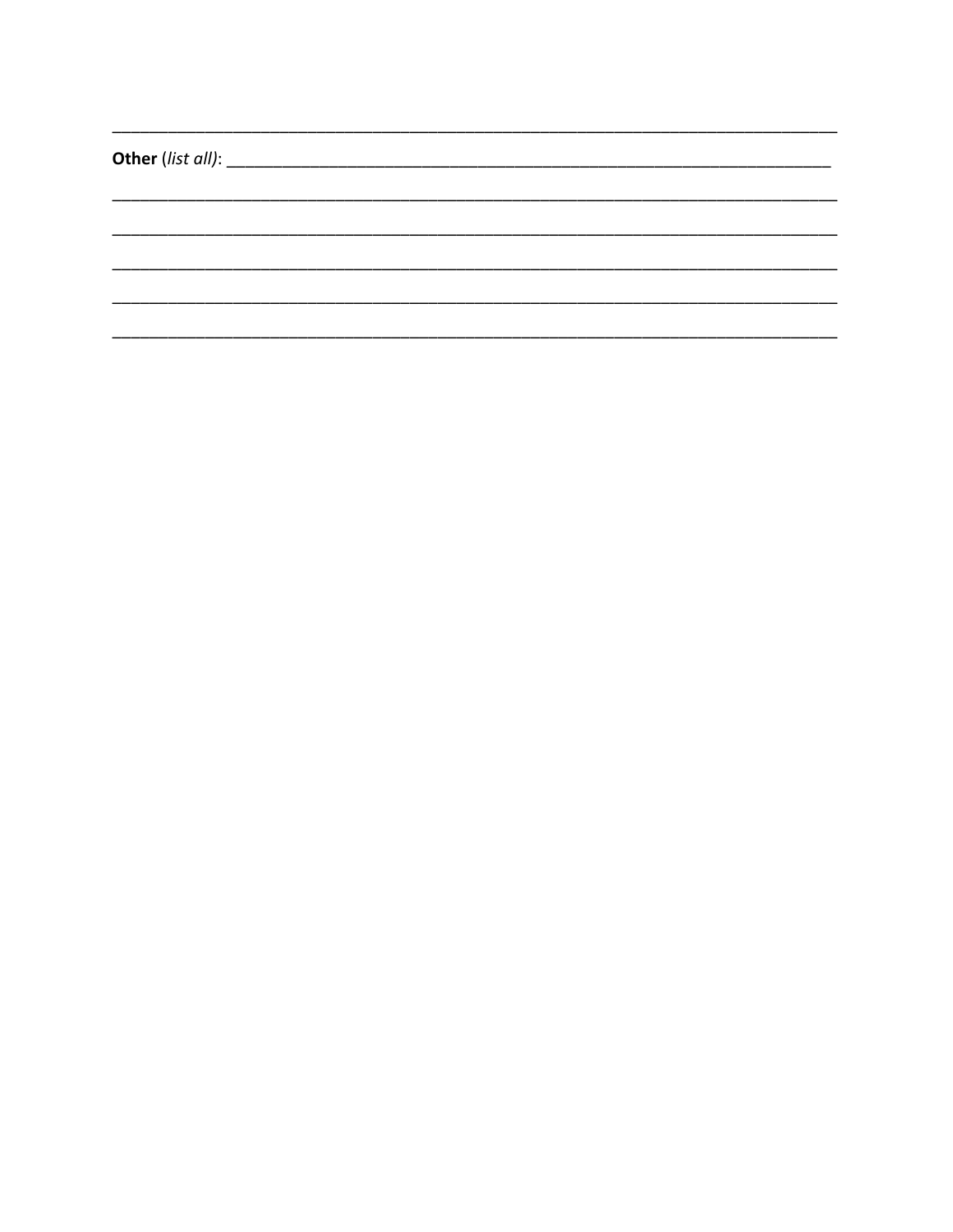#### Personal Statement

Please submit a separate personal statement from both the applicant **and** the spouse/partner describing the impact Maddy's Miracle Grant would have on you and your family. Please briefly describe your personal experience with infertility thus far, and also you hope for your future family.

Personal Statements should be typed and uploaded as separate attachments. Please limit each personal statement to 1000 words or less. Personal statements must include printed name, signature, and date.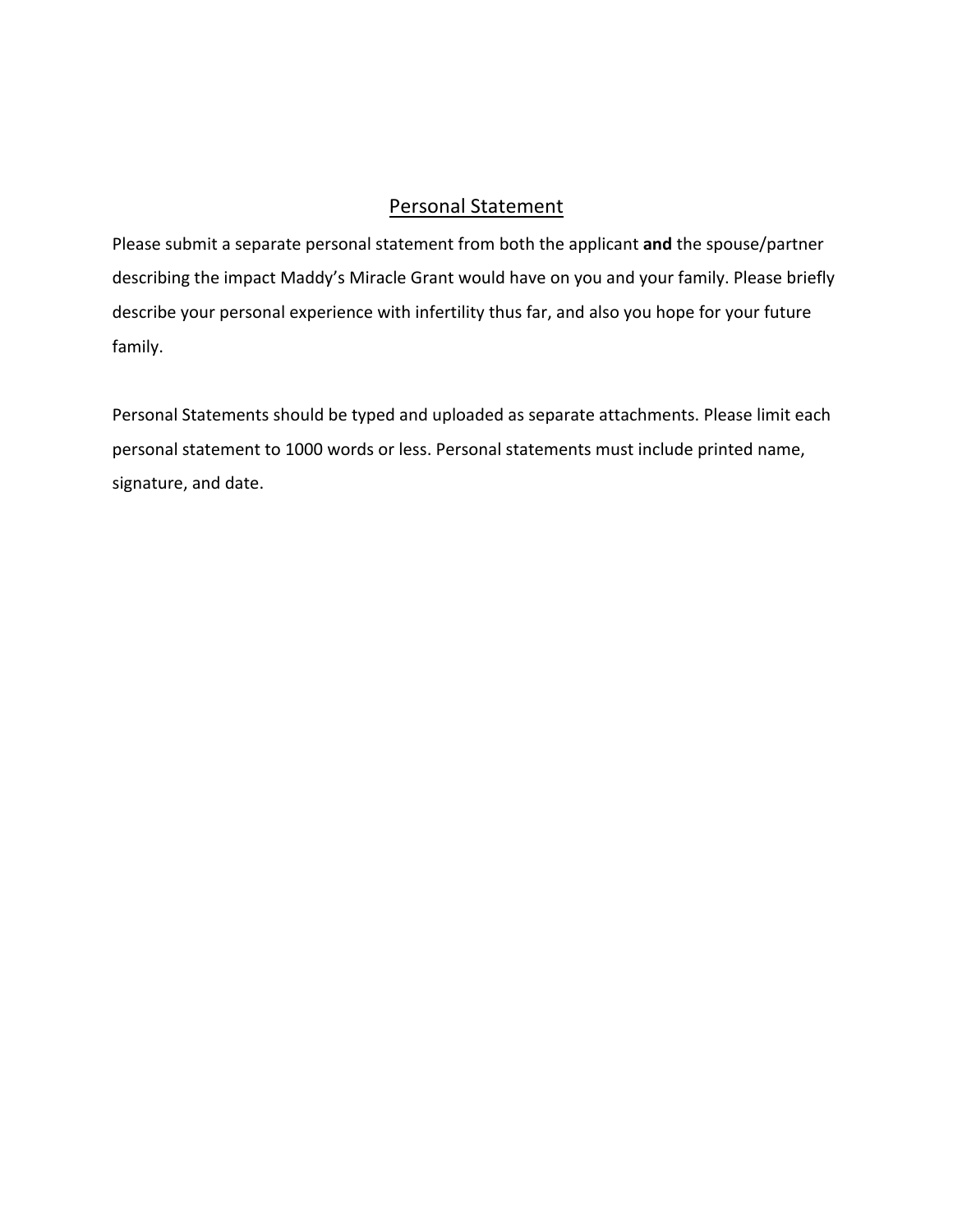### Confirmations and Commitments

The submission of this application, my initials at each statement, and signature below, is my legal acknowledgement that I understand, agree with, commit to and confirm as true the following:

- 1. I am a current patient at the Arizona Center for Fertility Studies (ACFS) with a diagnosis of infertility.
	- \_\_\_\_\_\_ Applicant
	- \_\_\_\_\_\_ Spouse/Partner
- 2. I am a permanent legal resident of Arizona.

Applicant

\_\_\_\_\_\_ Spouse/Partner

3. All information provided in this grant application, including my typed personal statement, was written by myself and is truthful.

Applicant

\_\_\_\_\_\_ Spouse/Partner

4. If there is any change in status regarding any part of my application, I will notify the Foundation as soon as possible after I become aware of the change. Failure to immediately notify the Foundation may, at the discretion of the Foundation, disqualify me as a recipient, may cause any grant award to be rescinded, or lead to further actions.

\_\_\_\_\_\_ Applicant

\_\_\_\_\_\_ Spouse/Partner

5. If I am selected to receive a grant, the Foundation shall pay the grant funds directly to ACFS for my benefit and such funds shall be applied only to the costs of the standard IVF fee and transfer fee of a single cycle, with no grant funds paid to or due to me; provided however, any tax documentation required for such grant will be issued to me directly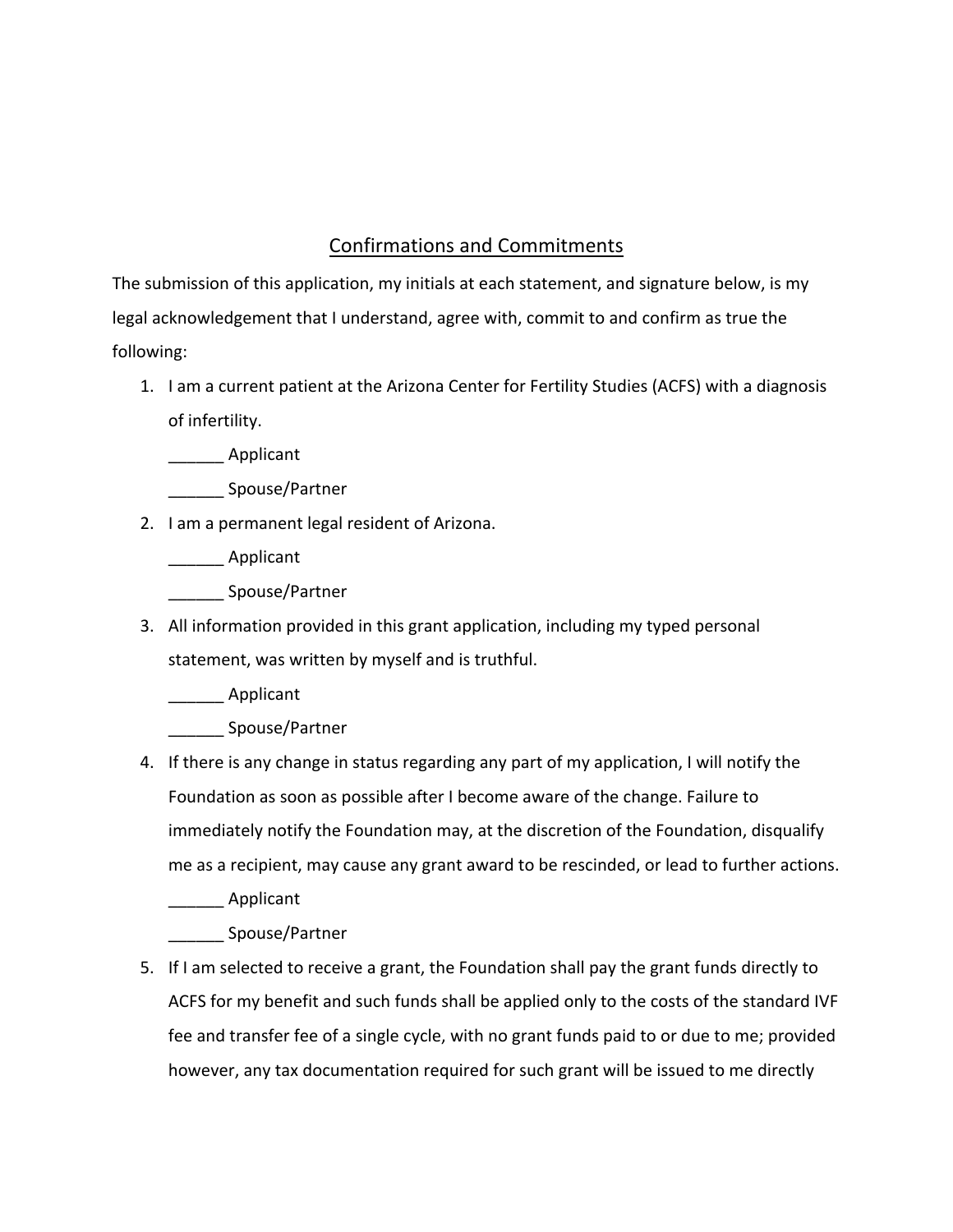and any taxes applicable to or due by me because of the grant are my sole responsibility.

Applicant

\_\_\_\_\_\_ Spouse/Partner

6. If I am selected to receive a grant, any such grant (a) will be applied only toward the standard IVF fee and transfer fee of a single cycle, as designated by ACFS (b) will not exceed \$12,250, and (c) to the extent not applied as stated or used in whole, will be refunded to the Foundation.

\_\_\_\_\_\_ Applicant

\_\_\_\_\_\_ Spouse/Partner

7. All grant funds must be used in full within one year following the date of the Foundation's notification of selection to a grant recipient, and any grant funds not so used shall be refunded to the Foundation by ACFS, unless the Foundation determines, in its discretion, that extenuating circumstances exist and provides written extension of the one-year period.

Applicant

\_\_\_\_\_\_ Spouse/Partner

8. Grant funds are awarded for use only in a single IVF cycle or transfer and if for any reason the IVF cycle or transfer must be terminated, or is not completed, any remaining grant funds shall be refunded to the Foundation by ACFS and will no longer be available to the recipient; provided, the Foundation may agree, in its discretion, to a written modification of this restriction.

\_\_\_\_\_\_ Applicant

\_\_\_\_\_\_ Spouse/Partner

9. In reviewing my application, the Foundation will be reviewing the personal, medical, financial, and other information that I have voluntarily submitted as part of my application for a grant, and I have the expectation that such information will not be shared with anyone outside of the Foundation, ACFS, or their respective professional advisors.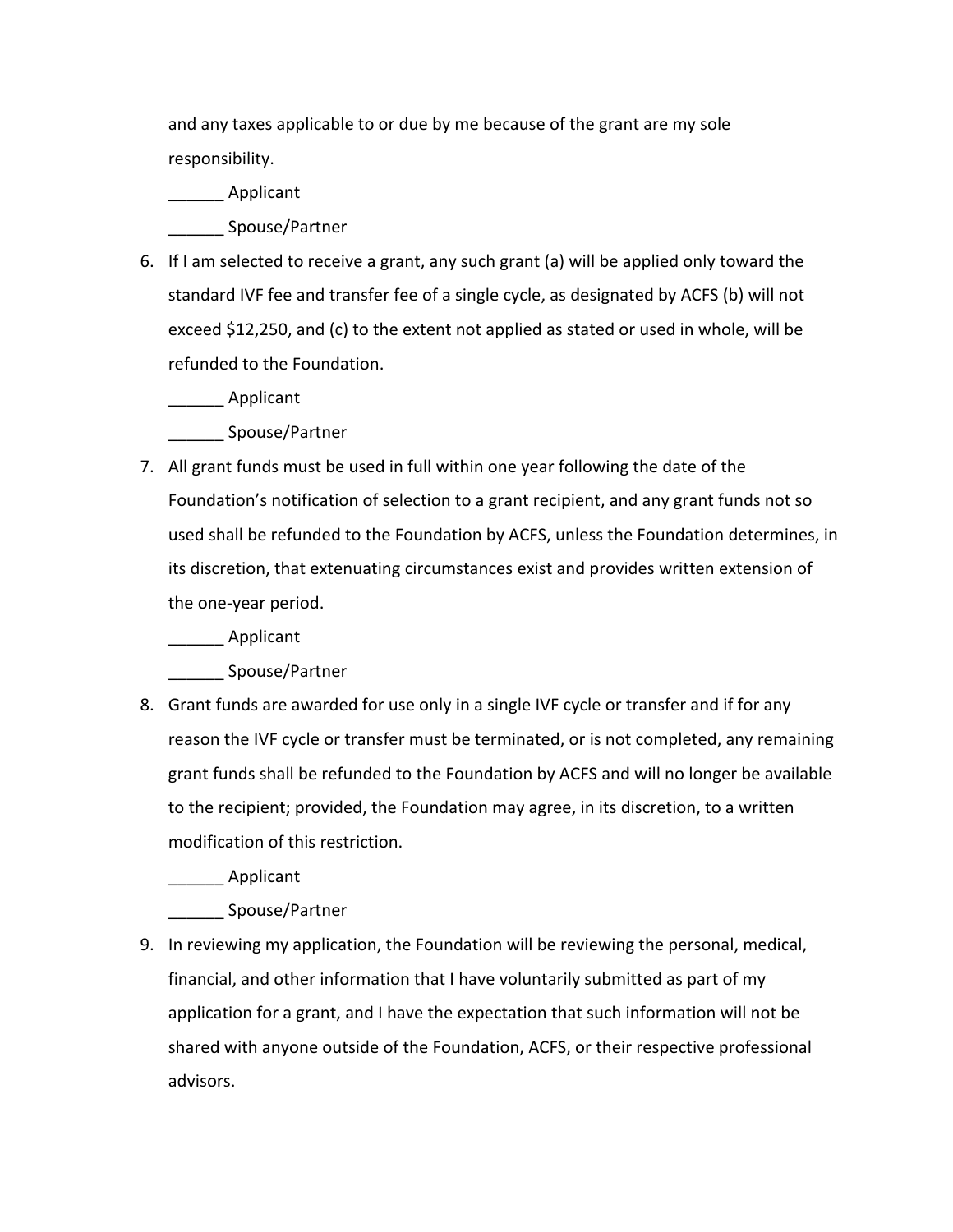\_\_\_\_\_\_ Applicant

\_\_\_\_\_\_ Spouse/Partner

10. If I am selected as a grant recipient and subsequently receive any reimbursement payment(s) from an insurance provider, employer or other source for the fees covered by a grant, I shall immediately notify ACFS and the Foundation of the amount of such payment, and return that amount to the Foundation so it may be used for future grants.

\_\_\_\_\_\_ Applicant

\_\_\_\_\_\_ Spouse/Partner

11. ACFS has my authorization to provide to the Foundation a written verification that I meet each of the ACFS medical criteria as determined by ACFS to be eligible to undergo the IVF cycle and transfer, and I shall provide any necessary authorization to ACFS.

\_\_\_\_\_\_ Applicant

\_\_\_\_\_\_ Spouse/Partner

12. If requested by the Foundation, I will submit to a background check as an additional part of the application and submit any necessary consents or information to complete such a background check, and my refusal to do so constitutes a withdrawal of my application.

Applicant

\_\_\_\_\_\_ Spouse/Partner

13. If selected as a grant recipient, I consent to having my name and photo published and/or released by The Hadwin Family Foundation as publicity of, and promotion for, Maddy's Miracle Grant

\_\_\_\_\_\_ Applicant

\_\_\_\_\_\_ Spouse/Partner

14. Submission of this application and my agreement to all the terms and conditions does not in any way guarantee my selection as a grant recipient

\_\_\_\_\_\_ Applicant

\_\_\_\_\_\_ Spouse/Partner

15. If asked, I will provide proof of employment and income, including, but not limited to, submission of W-2's and personal tax returns.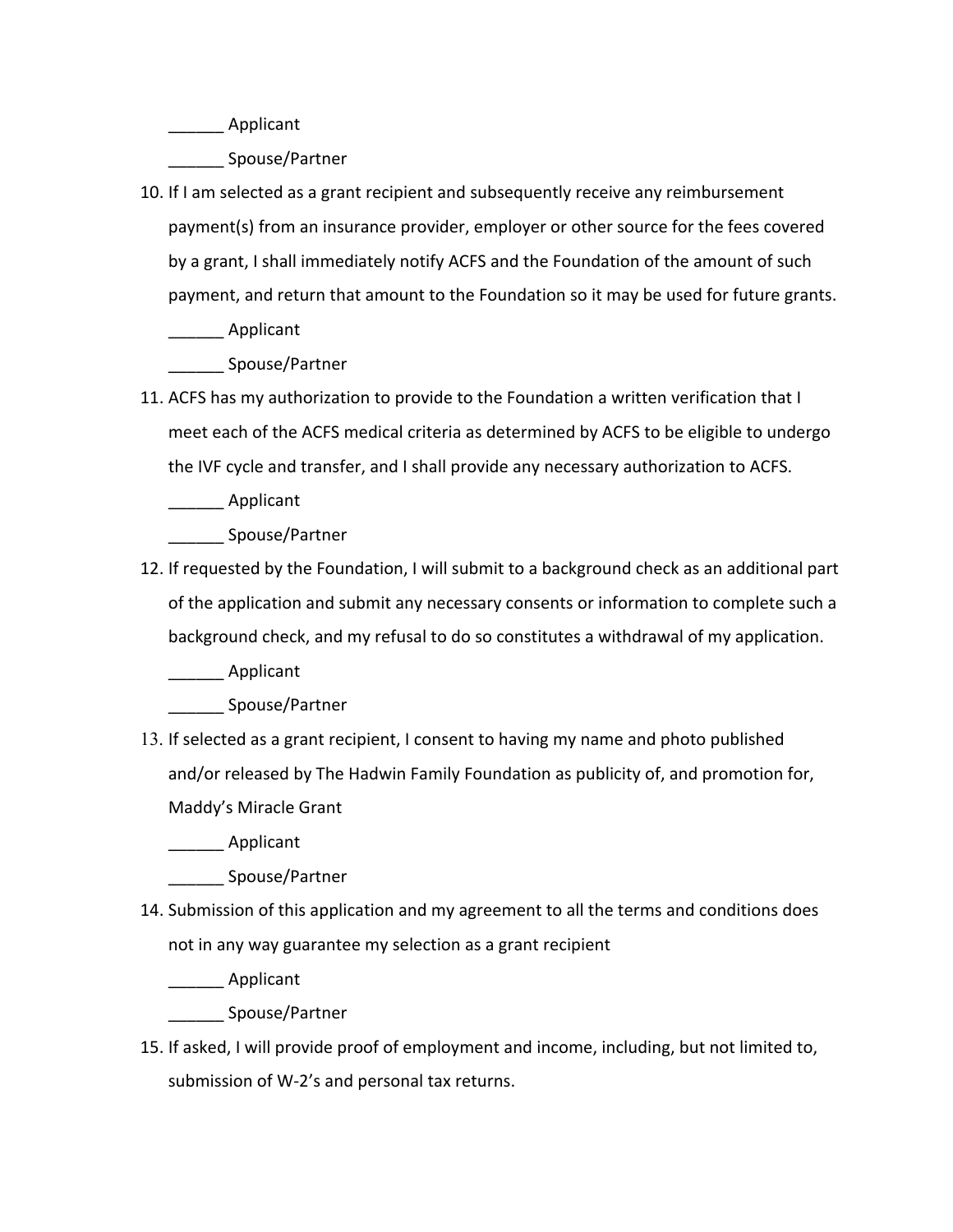\_\_\_\_\_\_ Applicant

\_\_\_\_\_\_ Spouse/Partner

16. As the spouse or consenting partner of the applicant for the Maddy's Miracle Grant, if a grant is awarded to the applicant, I understand I have no claim, share, right or financial interest of any kind in such grant, it is solely a gratuitous charitable grant to the applicant and is restricted by the Foundation for certain payments, and it is subject to withdrawal at the sole and absolute discretion of the Foundation.

\_\_\_\_\_\_\_\_\_\_\_\_\_\_\_\_\_\_\_\_\_\_\_\_\_\_\_\_\_\_\_\_\_\_\_\_\_\_\_\_\_\_\_\_\_\_\_\_\_\_\_\_\_\_\_\_\_\_\_\_\_\_\_\_\_\_\_\_\_\_\_\_\_\_\_\_\_\_

\_\_\_\_\_\_\_\_\_\_\_\_\_\_\_\_\_\_\_\_\_\_\_\_\_\_\_\_\_\_\_\_\_\_\_\_\_\_\_\_\_\_\_\_\_\_\_\_\_\_\_\_\_\_\_\_\_\_\_\_\_\_\_\_\_\_\_\_\_\_\_\_\_\_\_\_\_\_

\_\_\_\_\_\_\_\_\_\_\_\_\_\_\_\_\_\_\_\_\_\_\_\_\_\_\_\_\_\_\_\_\_\_\_\_\_\_\_\_\_\_\_\_\_\_\_\_\_\_\_\_\_\_\_\_\_\_\_\_\_\_\_\_\_\_\_\_\_\_\_\_\_\_\_\_\_\_

\_\_\_\_\_\_\_\_\_\_\_\_\_\_\_\_\_\_\_\_\_\_\_\_\_\_\_\_\_\_\_\_\_\_\_\_\_\_\_\_\_\_\_\_\_\_\_\_\_\_\_\_\_\_\_\_\_\_\_\_\_\_\_\_\_\_\_\_\_\_\_\_\_\_\_\_\_\_

\_\_\_\_\_\_ Spouse/Partner ONLY

Signature/Date Applicant

Printed Name Applicant

Signature/Date Spouse/Partner

Printed Name Spouse/Partner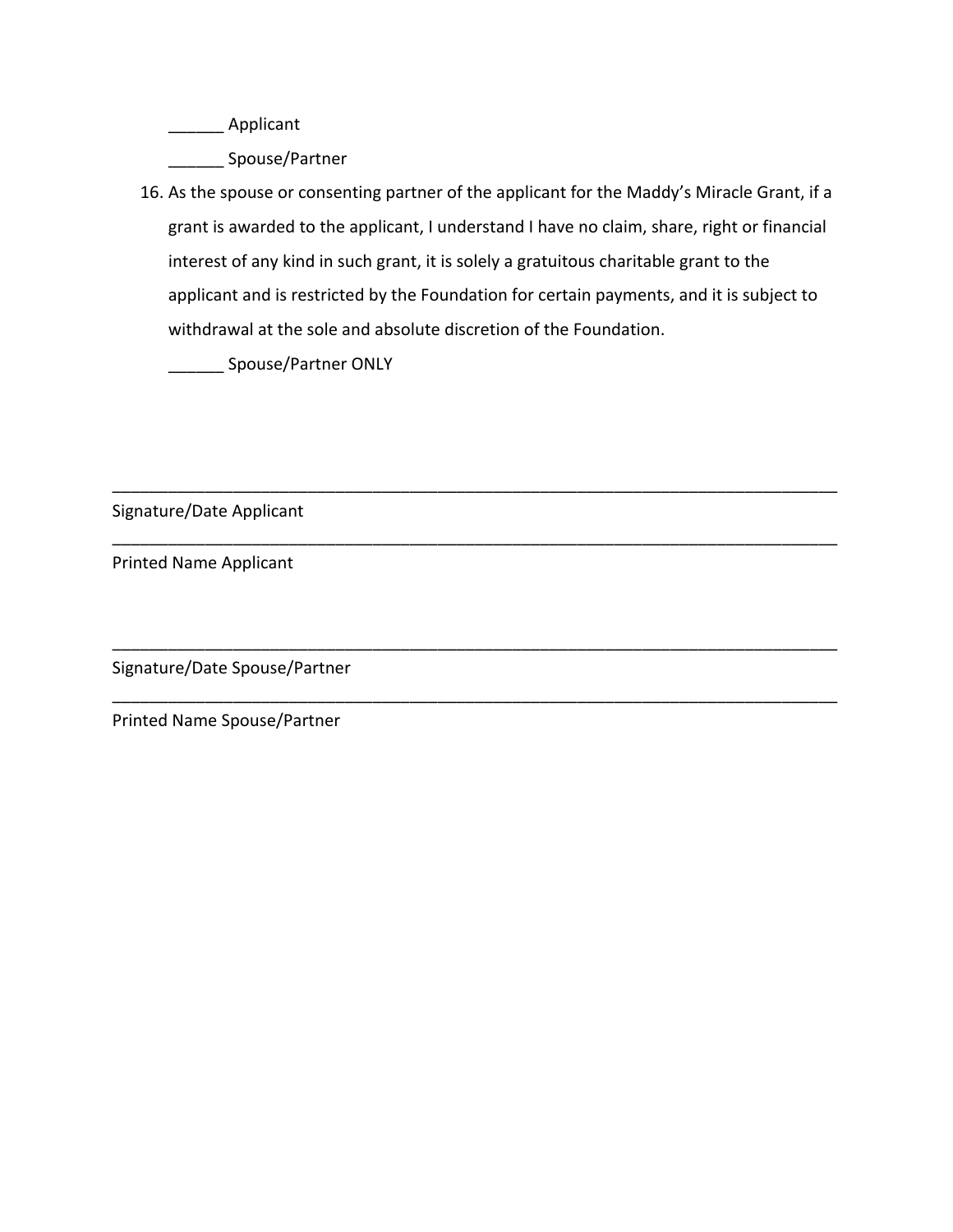![](_page_14_Picture_0.jpeg)

# The Hadwin Family Foundation Authorization Form **Maddy's Miracle Grant via Arizona Center for Fertility Studies**

I authorize the Arizona Center for Fertility Studies (ACFS) to provide written confirmation to the Hadwin Family Foundation to confirm that I have met all of the medical criteria as designated by Dr. Shane Lipskind, medical director at ACFS, to be eligible for Maddy's Miracle Grant.

Clinic Name: Arizona Center for Fertility Studies (ACFS)\_\_\_\_\_\_\_\_\_\_\_\_\_\_\_\_\_\_\_\_\_\_\_\_\_\_\_\_\_\_\_\_\_ Address: 8426 E Shea Blvd, Scottsdale, AZ 84260 Physician: \_\_\_\_\_\_\_\_\_\_\_\_\_\_\_\_\_\_\_\_\_\_\_\_\_\_\_\_\_\_\_\_\_\_\_\_\_\_\_\_\_\_\_\_\_\_\_\_\_\_\_\_\_\_\_\_\_\_\_\_\_\_\_\_\_\_\_\_\_

\_\_\_\_\_\_\_\_\_\_\_\_\_\_\_\_\_\_\_\_\_\_\_\_\_\_\_\_\_\_\_\_\_\_\_\_\_\_\_\_\_\_\_\_\_\_\_\_\_\_\_\_\_\_\_\_\_\_\_\_\_\_\_\_\_\_\_\_\_\_\_\_\_\_\_\_\_\_

\_\_\_\_\_\_\_\_\_\_\_\_\_\_\_\_\_\_\_\_\_\_\_\_\_\_\_\_\_\_\_\_\_\_\_\_\_\_\_\_\_\_\_\_\_\_\_\_\_\_\_\_\_\_\_\_\_\_\_\_\_\_\_\_\_\_\_\_\_\_\_\_\_\_\_\_\_\_

\_\_\_\_\_\_\_\_\_\_\_\_\_\_\_\_\_\_\_\_\_\_\_\_\_\_\_\_\_\_\_\_\_\_\_\_\_\_\_\_\_\_\_\_\_\_\_\_\_\_\_\_\_\_\_\_\_\_\_\_\_\_\_\_\_\_\_\_\_\_\_\_\_\_\_\_\_\_

\_\_\_\_\_\_\_\_\_\_\_\_\_\_\_\_\_\_\_\_\_\_\_\_\_\_\_\_\_\_\_\_\_\_\_\_\_\_\_\_\_\_\_\_\_\_\_\_\_\_\_\_\_\_\_\_\_\_\_\_\_\_\_\_\_\_\_\_\_\_\_\_\_\_\_\_\_\_

Signature/Date Applicant

Printed Name Applicant

Signature/Date Spouse/Partner

Printed Name Spouse/Partner